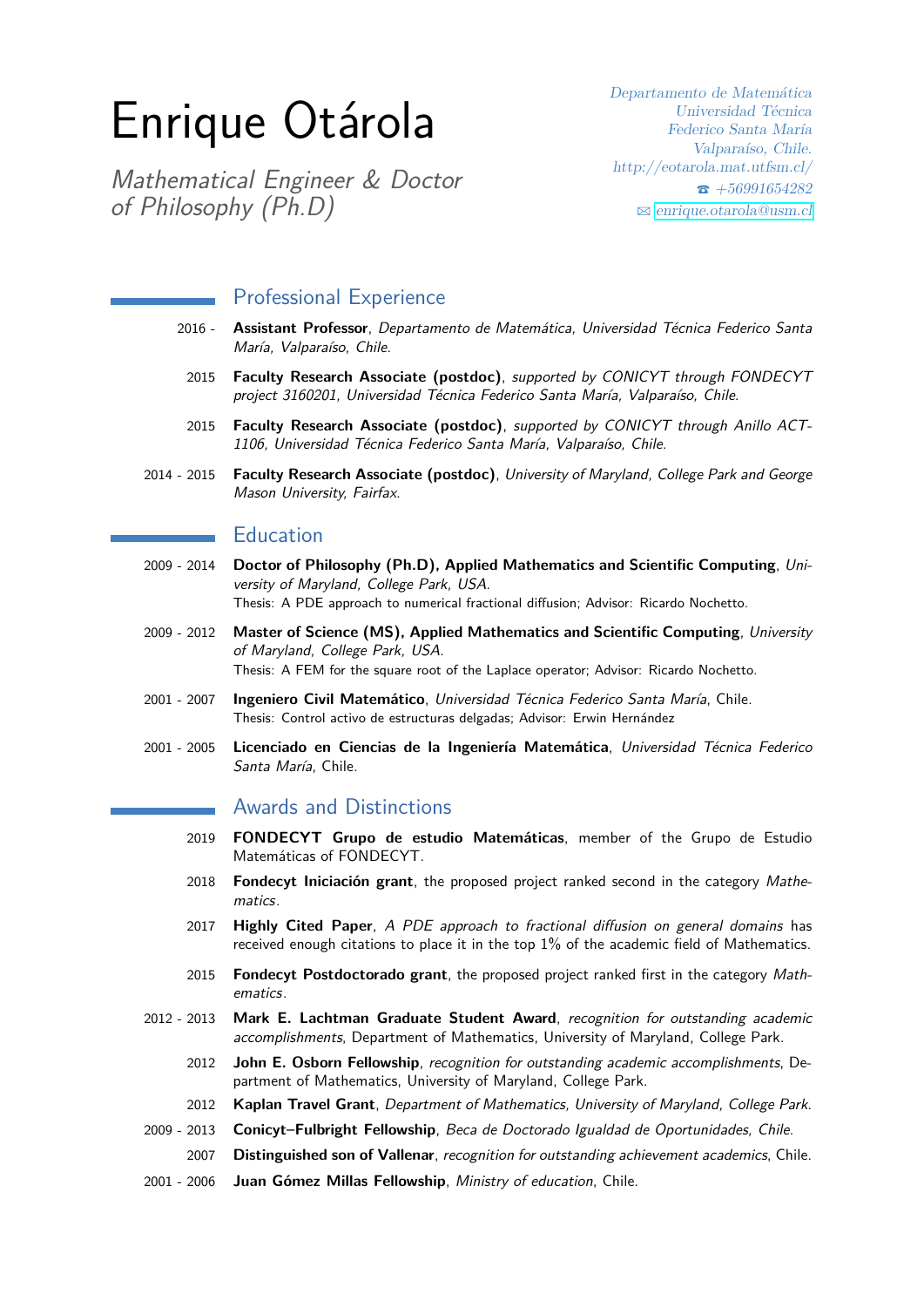#### Grants

- 2019 **USM grant**, Modelación y aproximación numérica de sistema evolutivos basados en la concentración de  $CO<sub>2</sub>$  en alimentos envasados.
- 2018 **Fondecyt Iniciación grant**, Numerical analysis of problems involving fractional PDEs and nonsmooth solutions.
- 2015 **Fondecyt Postdoctorado grant**, Numerical fractional diffusion: A PDE approach, integral formulation, extensions, and applications.

#### Articles

Publications available at http://eotarola.mat.utfsm.cl/

- 52. A. Allendes, **E. Otárola**, A. J. Salgado, The stationary Boussinesq problem under singular forcing, in preparation.
- 51. **E. Otárola**, A.J. SALGADO, On the analysis and approximation of some models of fluids over weighted spaces on convex polyhedra, in preparation.
- 50. A. Allendes, F. Fuica, **E. Otárola**, D. Quero, A posteriori error estimates for a distributed optimal control problem of the stationary Navier–Stokes equations, submitted, 2020.
- 49. F. Lepe, **E. Otárola**, D. Quero, Error estimates for FEM discretizations of the Navier-Stokes equations with Dirac measures, submitted, 2020.
- 48. A. Allendes, F. Fuica, **E. Otárola**, D. Quero, A posteriori error estimates for semilinear optimal control problems, submitted, arXiv:1911.09628, 2019.
- 47.  $\rm{F.}$  FUICA,  $\rm{F.}$  LEPE, **E. Otárola**,  $\rm{D.}$  QUERO,  $\rm{A}$  posteriori error estimates in  $\mathbf{W}^{1,p} \times \rm{L}^p$ spaces for the Stokes system with Dirac measures, arXiv:1912.08325, 2019.
- 46. F. Fuica, **E. Otárola**, D. Quero, Error estimates for optimal control problems of the Stokes system with Dirac measures, submitted, arXiv:1907.11096, 2019.
- 45. C. Glusa, **E. Otárola**, Optimal control of a parabolic fractional PDE: analysis and discretization, submitted, arXiv:1905.10002, 2019.
- 44. A. ALLENDES, **E. Otárola**, A. J. SALGADO, A posteriori error estimates for the stationary Navier Stokes equations with Dirac measures, **SIAM Journal on Scientific Computing**, 2020 (accepted for publication).
- 43. R. Durán, **E. Otárola**, A.J. Salgado, Stability of the Stokes projection on weighted spaces and applications, **Mathematics of Computation**, 2020. DOI: https://doi.org/10.1090/mcom/3509
- 42. A. Allendes, C. Naranjo, **E. Otárola**, Stabilized finite element approximation for a generalized Boussinesq problem: a posteriori error analysis, **Computer Methods in Applied Mechanics and Engineering**, 361, Article 112703, 2020.
- 41. **E. Otárola**, An adaptive finite element method for the sparse optimal control of fractional diffusion, **Numerical Methods for Partial Differential Equations**, 36(2), 302–328, 2020.
- 40. **E. Otárola**, A.J. SALGADO, A weighted setting for the stationary Navier Stokes equations under singular forcing, **Applied Mathematics Letters**, 99, Article 105933, 2020.
- 39. A. Allendes, F. Fuica, **E. Otárola**, Adaptive finite element methods for sparse PDE-constrained optimization, **IMA Journal on Numerical Analysis**, 2019. DOI: https://doi.org/10.1093/imanum/drz025
- 38. A. Allendes, F. Fuica, **E. Otárola**, D. Quero, An adaptive FEM for the pointwise tracking optimal control problem of the Stokes equations, **SIAM Journal on Scientific Computing**, 41(5), A2967–A2998, 2019.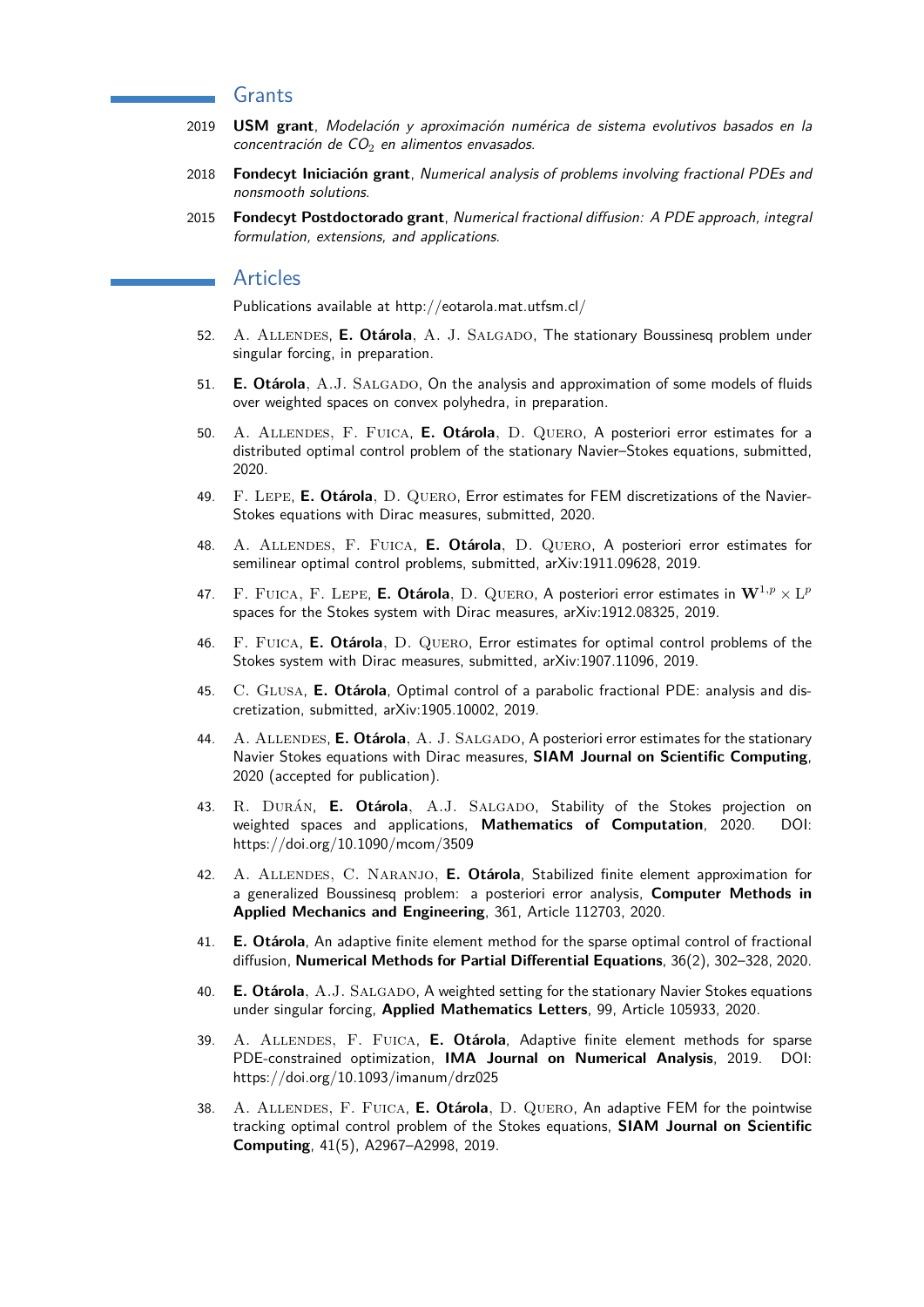- 37. M. D'Elia, C. Glusa, **E. Otárola**, A priori error estimates for the optimal control of the integral fractional laplacian, **SIAM Journal on Control and Optimization**, 57(4), 2775–2798, 2019.
- 36. L. Banjai, J. M. Melenk, R. H. Nochetto, **E. Otárola**, A. J. Salgado and C. Schwab, Tensor FEM for spectral fractional diffusion, **Foundations of Computational Mathematics**, 19(4), 901–962, 2019.
- 35. L. Banjai, **E. Otárola**, A PDE approach to fractional diffusion: a space-fractional wave equation, **Numerische Mathematik**, 143(1), 177–222, 2019.
- 34. **E. Otárola**, A.J. Salgado, R. Rankin, Maximum–norm a posteriori error estimates for an optimal control problem, **Computational Optimization and Applications**, 73(3), 997–1017, 2019.
- 33. F. FUICA, **E. Otárola**, A.J SALGADO, An a posteriori error analysis of an elliptic optimal control problem in measure space, **Computer and Mathematics with Applications**, 77(1), 2659–2675, 2019.
- 32. **E. Otárola**, T.N.T. Quyen, A reaction coefficient identification problem for fractional diffusion, **Inverse Problems**, 35(4), 045019, 2019.
- 31. A. ALLENDES, **E. Otárola**, A.J. SALGADO, A posteriori error estimates for the Stokes problem with singular sources, **Computer Methods in Applied Mechanics and Engineering**, 345, 1007–1032, 2019.
- 30. **E. Otárola**, A.J. SALGADO, The Poisson and Stokes problems on weighted spaces in Lipschitz domains and under singular forcing, **Journal of Mathematical Analysis and Applications**, 471(1–2), 599–612, 2019.
- 29. **E. Otárola**, A.J. SALGADO, Regularity of solutions to space-time fractional wave equations: A PDE approach, **Fractional Calculus and Applied Analysis**, 21(5), 1262–1290, 2018.
- 28. A. Bonito, J.P. Borthagaray, R.H. Nochetto, **E. Otárola**, A.J. Salgado, Numerical methods for fractional diffusion, **Computing and Visualization in Science**, 19(5–6), 19–46, 2018.
- 27. A. ALLENDES, **E. Otárola**, A.J. SALGADO, R. RANKIN, An a posteriori error analysis for an optimal control problem with Dirac measures, **ESAIM: Mathematical Modelling and Numerical Analysis**, 52(5), 1617–1650, 2018.
- 26. **E. Otárola**, A.J. Salgado, Optimization of a fractional differential equation, **The IMA Volumes in Mathematics and its Applications**, 2018.
- 25. H. ANTIL, **E. Otárola**, A.J. SALGADO, Optimization with respect to order in a fractional diffusion model: analysis and approximation, **Journal of Scientific Computing**, 77(1), 204–224, 2018.
- 24. A. Allendes, **E. Otárola**, R. Rankin, A posteriori error estimation for finite element approximations of a PDE–constrained optimization problem involving the generalized Oseen equations, **SIAM Journal on Scientific Computing**, 40(4), AA2200–AA2233, 2018.
- 23. A. Allendes, **E. Otárola**, R. Rankin, A posteriori error estimators for stabilized finite element approximations of an optimal control problem, **Computer Methods in Applied Mechanics and Engineering**, 340(1), 147–177, 2018.
- 22. H. ANTIL, **E. Otárola**, A.J. SALGADO, Some applications of weighted norm inequalities to the analysis of optimal control problems, **IMA Journal on Numerical Analysis**, 38(2), 852–883, 2018.
- 21. H. Antil, **E. Otárola**, An a posteriori error analysis for an optimal control problem involving the fractional Laplacian, **IMA Journal on Numerical Analysis**, 38(1), 198–226, 2018.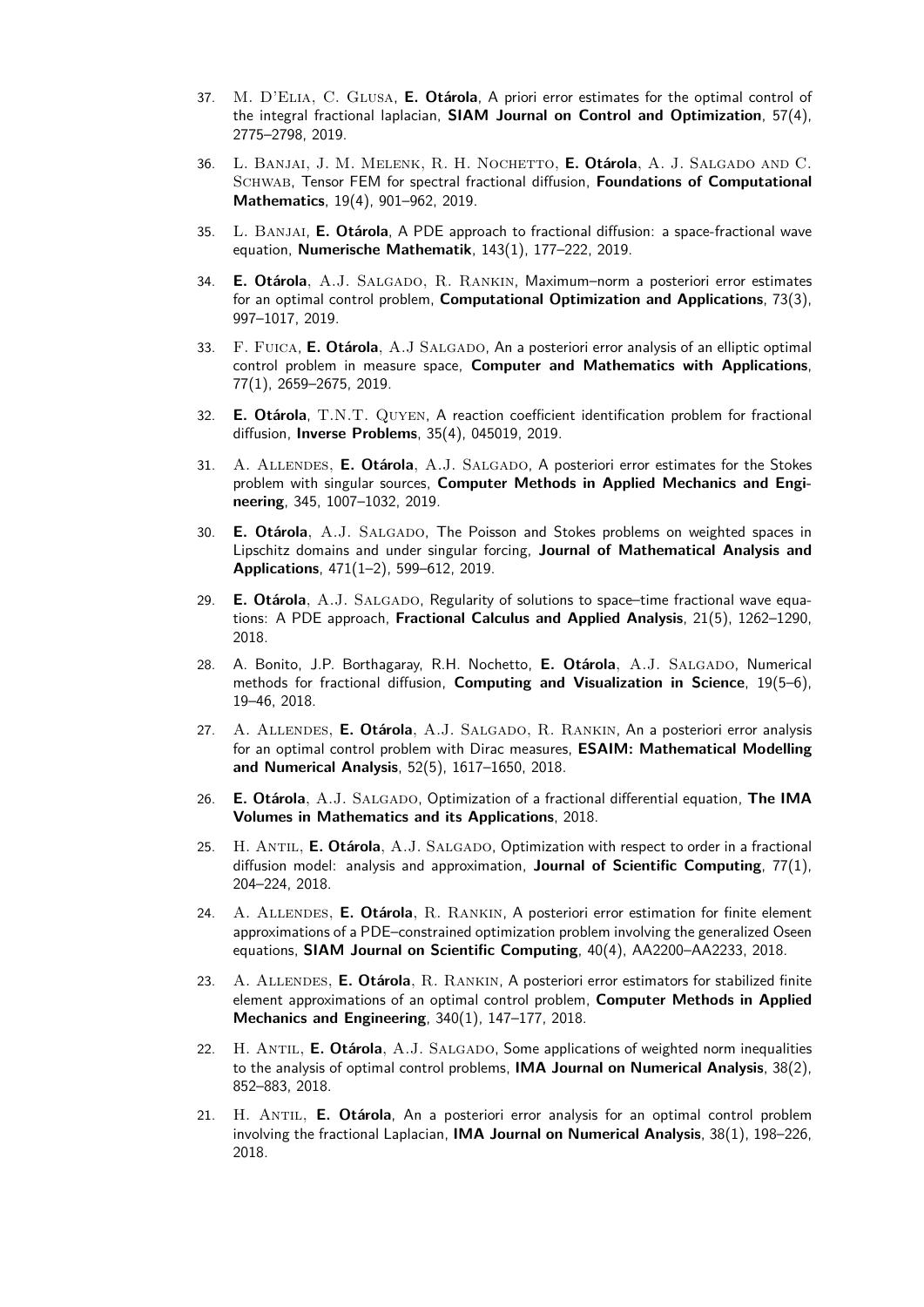- 20. E. Otárola, A.J. SALGADO, Sparse optimal control for fractional diffusion, Computa**tional Methods in Applied Mathematics**, 18(1), 95–110, 2018.
- 19. A. Allendes, **E. Otárola**, A.J. Salgado, R. Rankin, Adaptive finite element methods for optimal control problems involving Dirac measures **Numerische Mathematik**, 137(1), 159–197, 2017.
- 18. **E. Otárola**, A piecewise linear FEM for an optimal control problem of fractional operators: error estimates on curved domains, **ESAIM: Mathematical Modelling and Numerical Analysis**, 51(4), 1473–1500, 2017.
- 17. **E. Otárola**, A.J. SALGADO, Finite element approximation of the parabolic fractional obstacle problem, **SIAM Journal on Numerical Analysis**, 54(4), 2619–2639, 2016.
- 16. A. Allendes, E. Hernández, **E. Otárola**, A robust numerical method for a control problem of sigularly perturbed equations, **Computer and Mathematics with Applications**, 72(4), 974–991, 2016.
- 15. L. CHEN, R.H. NOCHETTO, **E. Otárola**, A.J. SALGADO, Multilevel methods for nonuniformly elliptic equations and fractional diffusion, **Mathematics of Computations**, 85, 2583–2607, 2016.
- 14. H. ANTIL, **E. Otárola**, A.J. SALGADO, A fractional space-time optimal control problem: analysis and discretization, **SIAM Journal on Control and Optimization**, 54(3), 1295– 1328, 2016.
- 13. R.H. NOCHETTO, **E. Otárola**, A.J. SALGADO, A PDE approach to space-time fractional parabolic problems, **SIAM Journal on Numerical Analysis**, 4(2), 848–873, 2016.
- 12. R.H. NOCHETTO, **E. Otárola**, A.J. SALGADO, Piecewise polynomial interpolation in Muckenhoupt weighted Sobolev spaces and applications, **Numerische Mathematik**, 132(1), 85-130, 2016.
- 11. H. Antil, **E. Otárola**, A FEM for an optimal control problem of fractional powers of elliptic operators, **SIAM Journal on Control and Optimization**, 53(6), 3432–3456, 2015.
- 10. R.H. NOCHETTO, **E. Otárola**, A.J. SALGADO, A PDE approach to numerical fractional diffusion, **Proceedings of the International Congress on Industrial and Applied Mathematics**, 2015.
- 9. R.H. NOCHETTO, **E. Otárola**, A.J. SALGADO, Convergence rates for the classical, thin, and fractional elliptic obstacle problems, **Philosophical Transactions of the Royal Society of London A**, 373(2050), 2015. DOI:10.1098/rsta.2014.0283
- 8. R.H. Nochetto, **E. Otárola**, A.J. SALGADO, A PDE approach to fractional diffusion: a posteriori error analysis, **Journal of Computational Physics**, 293, 339-358, 2015.
- 7. R.H. NOCHETTO, **E. Otárola**, A.J. SALGADO, A PDE approach to fractional diffusion in general domains: a priori error analysis, **Foundations of Computational Mathematics**, 15(3), 733-791, 2015.
- 6. E. Hernández, **E. Otárola**, A Superconvergent scheme for a locking-free FEM in a Timoshenko optimal control problem, **ZAMM**, 91(4), 288-299, 2011.
- 5. D. Kalise, E. Hernández, **E. Otárola**, A locking-free scheme for the LQR control of a Timoshenko beam. **Journal of Computational and Applied Mathematics**, 235(5), 1383-1393, 2011.
- 4. E. Hernández, D. Kalise, **E. Otárola**, Numerical Approximation of the LQR problem in a strongly damped wave equation, **Computational Optimization and Applications**, 47(1), 161-178, 2010.
- 3. E. Hernández, **E. Otárola**, A locking-free FEM in active vibration control of a Timoshenko beam, **SIAM Journal on Numerical Analysis**, 47(4), 2432-2454, 2009.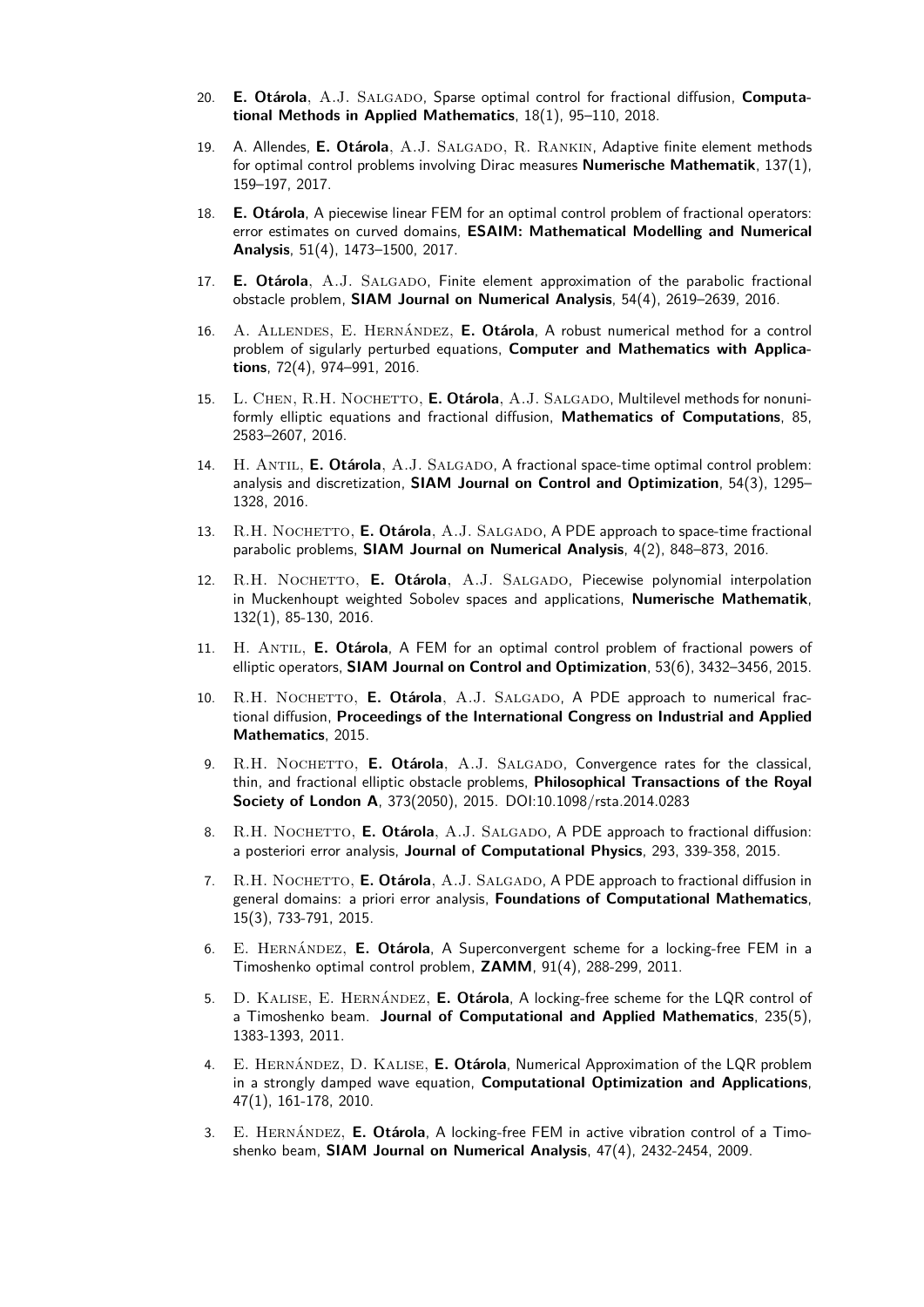- 2. E. Hernández, **E. Otárola**, R. Rodríguez and F. Sanhueza, Approximation of the vibration modes of a Timoshenko curved rod of arbitrary geometry, **IMA Journal of Numerical Analysis**, 29, 180-207, 2009.
- 1. E. Hernández, **E. Otárola**, R. Rodríguez and F. Sanhueza, Finite element approximation of the vibration problem for a timoshenko curved rod, **Revista de la Unión Matemática Argentina,** 49(1), 15-28, 2008.

#### Invited Talks

- Aug. 2019 **Seminario del Instituto de Ingenieria Matemática y Computacional UC**, Pontificia Universidad Católica de Chile, Error estimates for optimal control problems involving Dirac measures, Santiago, Chile.
- July 2019 **ICIAM 2019, International Congress on Industrial and Applied Mathematics**, Minisimposia: Advances in Fractional Partial Differential Equations: Modeling, Theory and Computation, Tensor FEM for spectral fractional diffusion, Valencia, Spain.
- July 2019 **ICIAM 2019, International Congress on Industrial and Applied Mathematics**, Minisimposia: Control, Optimization, and Numerical Methods for Infinite Dimensional Systems, Error estimates for optimal control problems involving Dirac measures, Valencia, Spain.
- Mar. 2017 **Oberwolfach Workshop: Space-time Methods for Time-dependent Partial Differential Equations**, A PDE approach to space-time fractional parabolic problems, Oberwolfach, Germany.
- Feb. 2016 **Computational/Applied Math Seminar**, Adaptive finite element methods for optimal control problems involving Dirac measures, University of Tennessee, USA.
- Dec. 2015 **Segunda Escuela de Control y Optimización**, A FEM for an optimal control problem of fractional powers of elliptic operators, Universidad Técnica Federico Santa María, Chile.
- Oct. 2015 **Seminario del Departamento de Matemática**, A PDE approach to numerical fractional diffusion, Universidad Técnica Federico Santa María, Chile.
- May 2015 **ITL Applied and Computational Mathematics Division seminar**, A PDE approach to fractional diffusion, National Institute of Standards and Technology (NIST), USA.
- Apr. 2015 **Differential Equations Seminar**, A PDE approach to numerical fractional diffusion, University of Maryland Baltimore County, USA.
- Mar. 2015 **NumeriWaves Seminar**, A PDE approach to numerical fractional diffusion, Basque center for applied mathematics, Spain.
- Mar. 2015 **Fakultät für Mathematik Seminar**, A PDE approach to numerical fractional diffusion, Technische Universität München, Germany.
- Mar. 2015 **Workshop on Numerical Methods for Optimal Control and Inverse Problems**, A FEM for an optimal control problem of fractional powers of elliptic operators, Technische Universität München, Germany.
- Jan. 2015 **Charla de Matematicas**, A PDE approach to numerical fractional diffusion, Pontificia Universidad Católica de Chile, Chile.
- May 2014 **Numerical Analysis Seminar**, A PDE approach to space-time fractional parabolic problems, University of Maryland, College Park, USA.
- Feb. 2014 **Computational/Applied Math Seminar**, A PDE approach to numerical fractional diffusion, Department of Mathematics, University of Tennessee, USA.
- Jan. 2014 **Applied and Computational Math Seminar**, A PDE approach to numerical fractional diffusion, Department of Mathematics, George Mason University, USA.
- Aug. 2013 **Seminario del Departamento de Matemática**, A PDE approach to numerical fractional diffusion, Universidad Técnica Federico Santa María, Chile.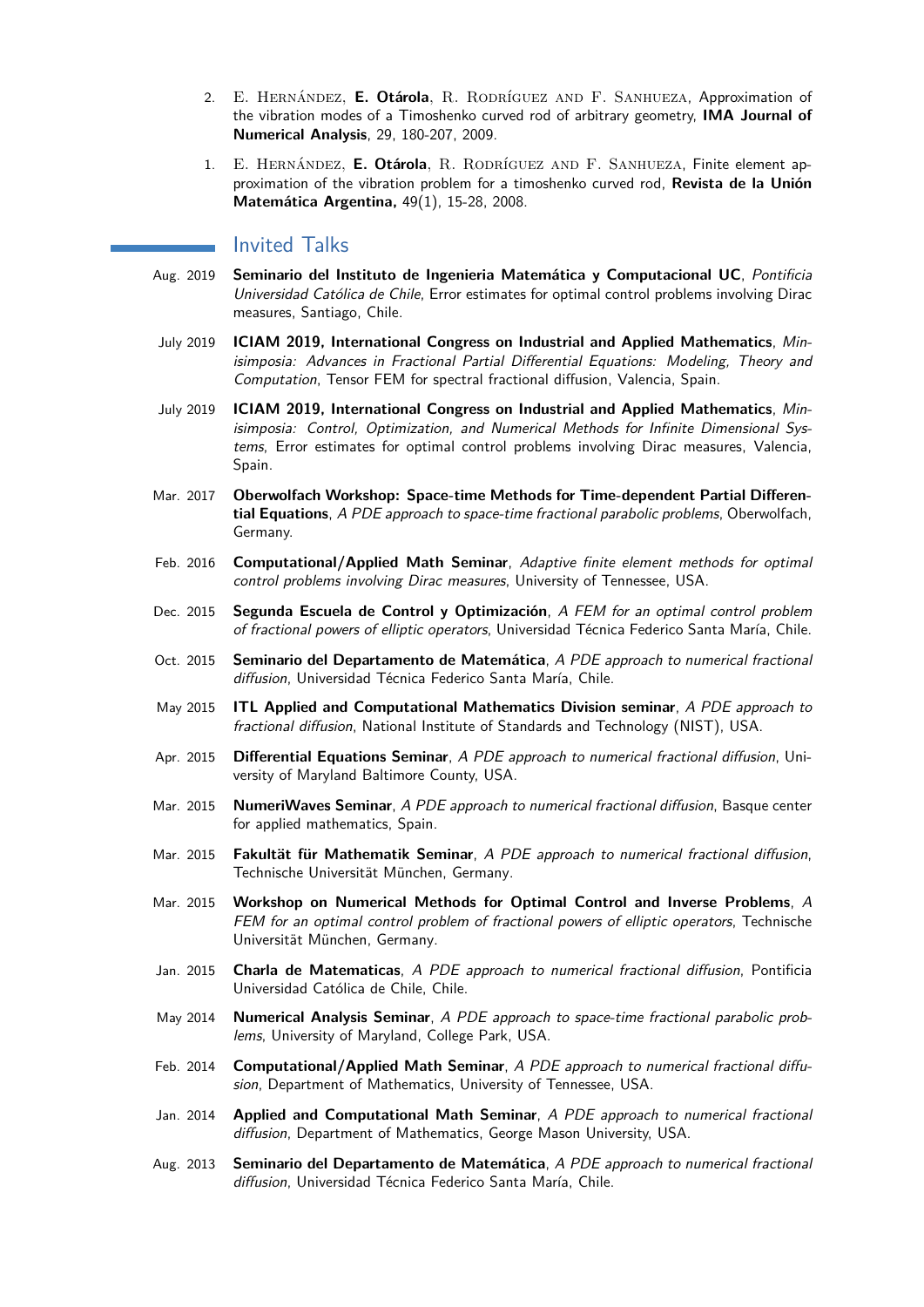- Aug. 2013 **Charla de Matematicas**, A PDE approach to numerical fractional diffusion, Pontificia Universidad Católica de Chile, Chile.
- May 2013 **Scientific Computing Group Seminar**, A PDE approach for fractional diffusion: A priori and a posteriori error analysis, Division of Applied Mathematics, University of Brown, USA.
- Mar. 2013 **Numerical Analysis Seminar**, A PDE approach for fractional diffusion: A priori and a posteriori error analysis, University of Maryland, College Park, Chile.

# Contributed Talks

- June 2017 **Santiago Numérico III**, Optimization with respect to order in a fractional diffusion model: analysis and approximation, Pontificia Universidad Católica de Chile, Chile.
- Jan. 2016 **WONAPDE, Minysimposia: Adaptivity in Numerical PDE**, Adaptive finite element methods for an optimal control problems involving Dirac measures, Universidad de Concepción, Chile.
- Jan. 2016 **WONAPDE, Minysimposia: Numerical Methods for Nonlocal problems**, A PDE approach to space-time fractional parabolic problems, Universidad de Concepción, Chile.
- Aug. 2015 **XXIV Congreso de Matemática Capricornio**, A PDE approach to space-time fractional parabolic problems, Universidad Arturo Prat, Iquique, Chile.
- May 2015 **DelMar Numerics Day**, Piecewise polynomial interpolation in weighted Sobolev spaces and applications to optimal control problems, U.S. Naval Academy, Annapolis, USA.
- Mar. 2015 **Finite Element Circus**, A PDE approach to space-time fractional parabolic problems, George Mason University, USA.
- Oct. 2014 **Finite Element Circus**, Convergence rates for the elliptic fractional obstacle problem, University of Minnesota, USA.
- May 2014 **DelMar Numerics Day**, A PDE approach to space-time fractional parabolic problems, University of Maryland, Baltimore County, USA.
- Oct. 2013 **Finite Element Circus**, A PDE approach to fractional diffusion: a priori error estimates, University of Delaware, USA.
- Jan. 2013 **WONAPDE Minysimposia: Mathematical Aspects of Finite Element Methods**, A PDE approach for fractional diffusion: a priori and a posteriori error analysis, Universidad de Concepción, Chile.
- Aug. 2012 **7th Zürich Summer School**, A PDE approach for fractional diffusion: a priori and a posteriori error analysis, University of Zürich, Switzerland.
- Apr. 2012 **DelMar Numerics Day**, A FEM for the fractional Laplace operator, University of Delaware, USA.
- Oct. 2011 **Finite Element Circus**, A FEM for the fractional Laplace operator, University of Connecticut, USA.
- Aug. 2007 **XVII Congreso de Matemática Capricornio**, A locking free FEM in the active vibration control of a Timoshenko beam, Universidad de Atacama, Chile.
- Apr. 2007 **XXI Jornada de Matemática de la Zona Sur**, A FEM in the active vibration control of a Timoshenko beam, Universidad Católica de la Santísima Concepción, Chile.

#### **Students**

- 2020 **Gilberto Campaña**, Ph.D in Mathematics, Departamento de Matemáticas, Universidad Técnica Federico Santa María, Chile.
- 2018 **Francisco Fuica**, Ph.D in Mathematics, Departamento de Matemáticas, Universidad Técnica Federico Santa María, Chile.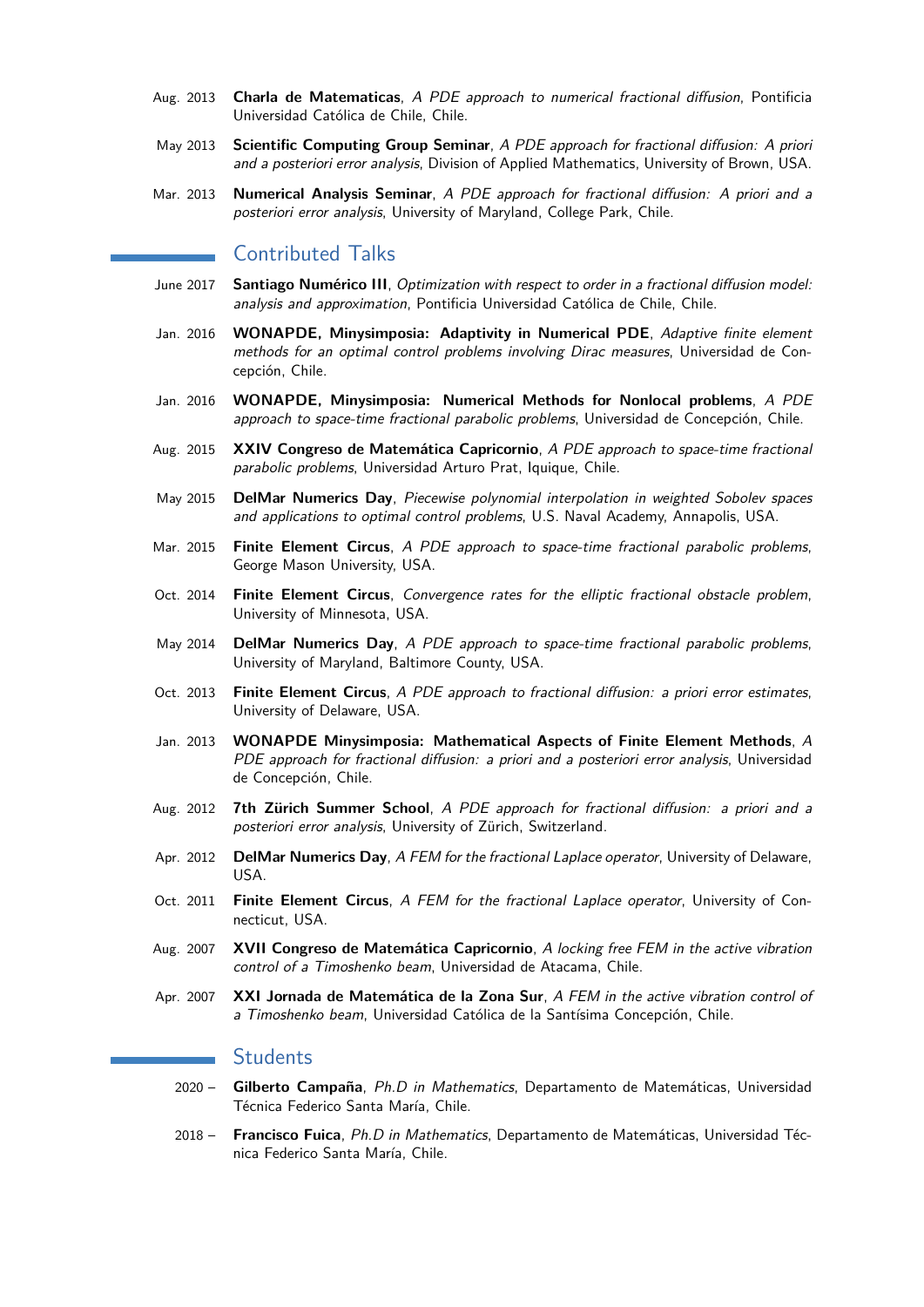- 2018 2019 **Daniel Quero**, Master of Science, Mathematics, Departamento de Matemáticas, Universidad Técnica Federico Santa María, Chile, Title: A priori and a posteriori error analyses for linear and nonlinear optimal control problems under singular sources.
	- 2019 **Gustavo Garcia**, Ingeniería Civil Informática, Departamento de Informática, Universidad Técnica Federico Santa María, Chile, Title: Métodos de elementos finitos para problemas de fluidos: aspectos computacionales.
- 2016 2018 **Francisco Fuica**, Master of Science, Mathematics, Departamento de Matemáticas, Universidad Técnica Federico Santa María, Chile, Title: Adaptive finite element methods in sparse PDE–constrained optimization.
- 2016 2017 **Daniel Quero**, Mathematical Engineering, Departamento de Matemáticas, Universidad Técnica Federico Santa María, Chile, Title: A posteriori error estimation for finite element approximations of a PDE–constrained optimization problem in fluid dynamics.

#### Participation in Research Projects

- 2013 -2014 **Research Assitant Fellowship**, supported by NSF grant DMS-1109325, Department of Mathematics, University of Maryland, College Park.
- 2005 2006 **Research Undergraduate Fellowship**, supported by USM Project 12.05.26, Universidad Técnica Federico Santa María, Chile.

### Teaching Experience

- 2016 2018 **Assistant Professor**, Calculus 1, Calculus 2, Linear Algebra, Numerical Analysis II, Departamento de Matemática, Universidad Técnica Federico Santa María, Chile.
	- Fall 2014 **Lecturer**, Linear Algebra and Applications, Department of Mathematics, University of Maryland, College Park.
	- Fall 2014 **Attendee**, Teaching Seminar Training, Department of Mathematics, University of Maryland, College Park.
- Spring 2012 **Discussion Leader**, Research Interaction Team, Multilevel methods on quasi-uniform grids, Numerical Analysis group, University of Maryland, College Park.
	- Fall 2011 **Discussion Leader**, Research Interaction Team, Approximation classes for adaptive higher order finite element approximation: Besov spaces, Numerical Analysis group, University of Maryland, College Park.
	- Fall 2010 **Discussion leader**, Research Interaction Team, Optimal control of PDEs, Numerical Analysis group, University of Maryland, College Park.
- 2007 2008 **Lecturer**, Calculus II and Calculus III, Departamento de Matemática, Universidad Técnica Federico Santa María, Chile.
	- 2007 **Lecturer**, Linear Algebra, Calculus II and Calculus III, Department of Science and Technology, Universidad Adolfo Ibanez, Chile.
	- 2002-2006 **Teaching Assistant**, Measure Theory, Numerical Linear Algebra, Numerical Analysis of Partial Differential Equations, Calculus I, Calculus II, Calculus III, Departamento de Matemática, Universidad Técnica Federico Santa María, Chile.

#### Conference and minisymposia organization

- 2019 **Co–organized**, Numerical approximation of nonlocal and fractional problems, WONAPDE, Chile, 2019.
- 2018 **Co–organized**, Análisis Numérico, LXXXVII Encuentro anual de la sociedad de matemática de Chile, Chile, 2018.
- 2018 **Co–organized**, Análisis Numérico, Jornadas Matemáticas de la Zona Sur, Chile, 2018.
- 2017 **Scientific committee**, Modeling, Analysis, and Numerics for Nonlocal Applications, Santa Fe, USA, 2017.